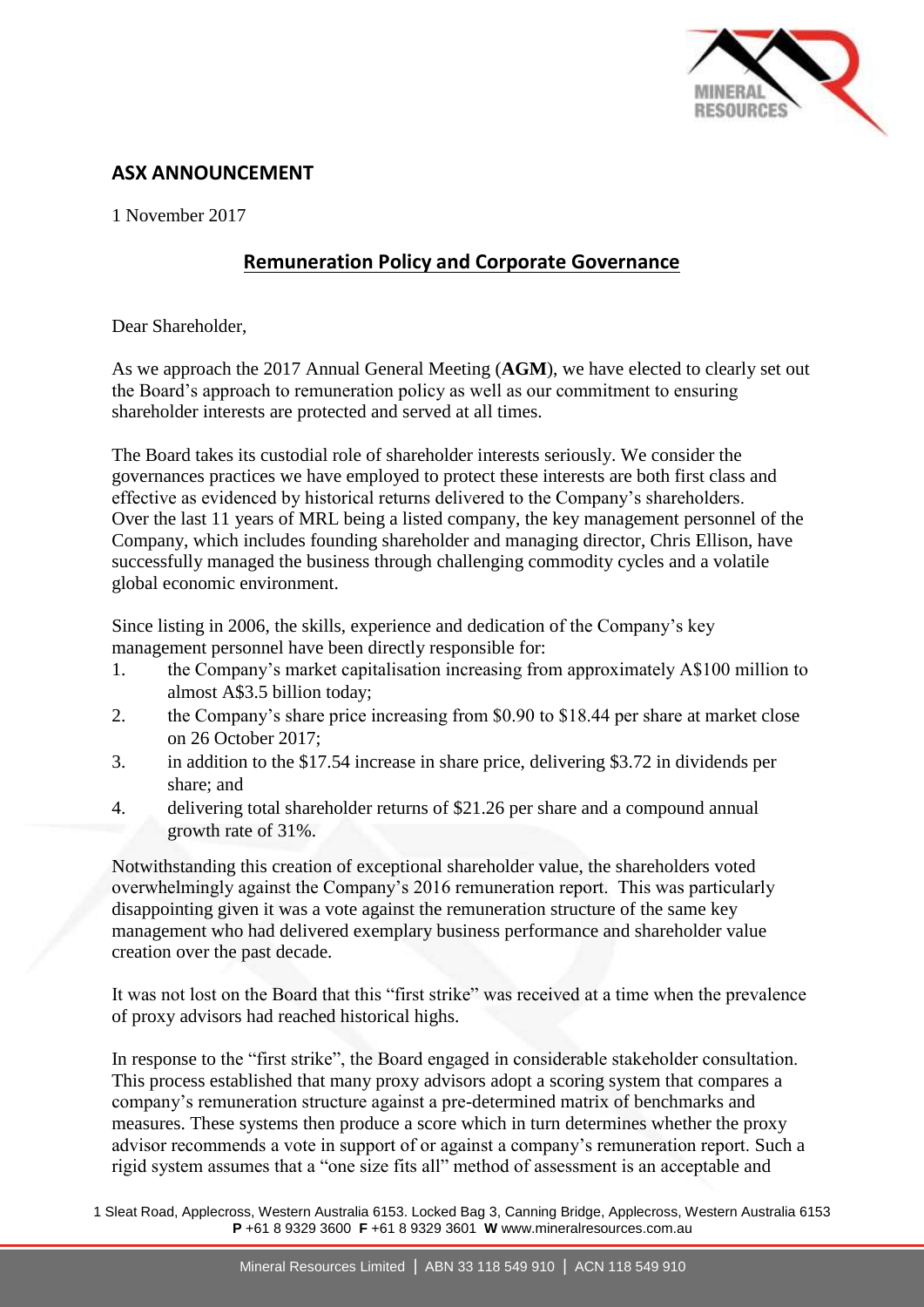

valid way of evaluating the effectiveness of a remuneration structure to protect shareholder interests. Such systems completely disregard previous company performance as well as the uniqueness of the subject company. They are also unable to accommodate a remuneration structure that fails to "tick the boxes" of the proxy advisor system notwithstanding it has also unequivocally established its effectiveness in aligning the interests of key management personnel interests with those of shareholders by motivating year on year delivery of exceptional returns on capital and shareholder value creation.

A decision to invest in Mineral Resources must be made on the clear premise that the business operates a unique model that has successfully generated significant shareholder wealth over the long term and through the full range of business cycles. The Board has established and implemented a set of structured principles for remuneration oversight that recognises this uniqueness.

We unashamedly accept that our remuneration structure will *not* tick all the boxes the inflexible systems used by proxy advisors require be ticked in order to recommend a supporting vote. We say unashamedly because we are supremely confident this same remuneration structure sets the foundation for the ongoing generation of considerable shareholder wealth over the long term.

We have attached to this letter a further expanded explanation of our Board selection, structure and operating philosophy for your consideration and we seek your support for the proposed resolutions set out in the notice of meeting mailed to you recently. We look forward to the Annual General Meeting on 22 November 2017 in Perth that will provide us with the opportunity to discuss with you the future direction of the Company and our plans for further developing the business over the long term.

Should you have any questions or comments in relation to these issues or the Company in general, please do not hesitate to contact the Company Secretary, Bruce Goulds or me. Yours Sincerely,

# **James McClements**

Lead Independent Director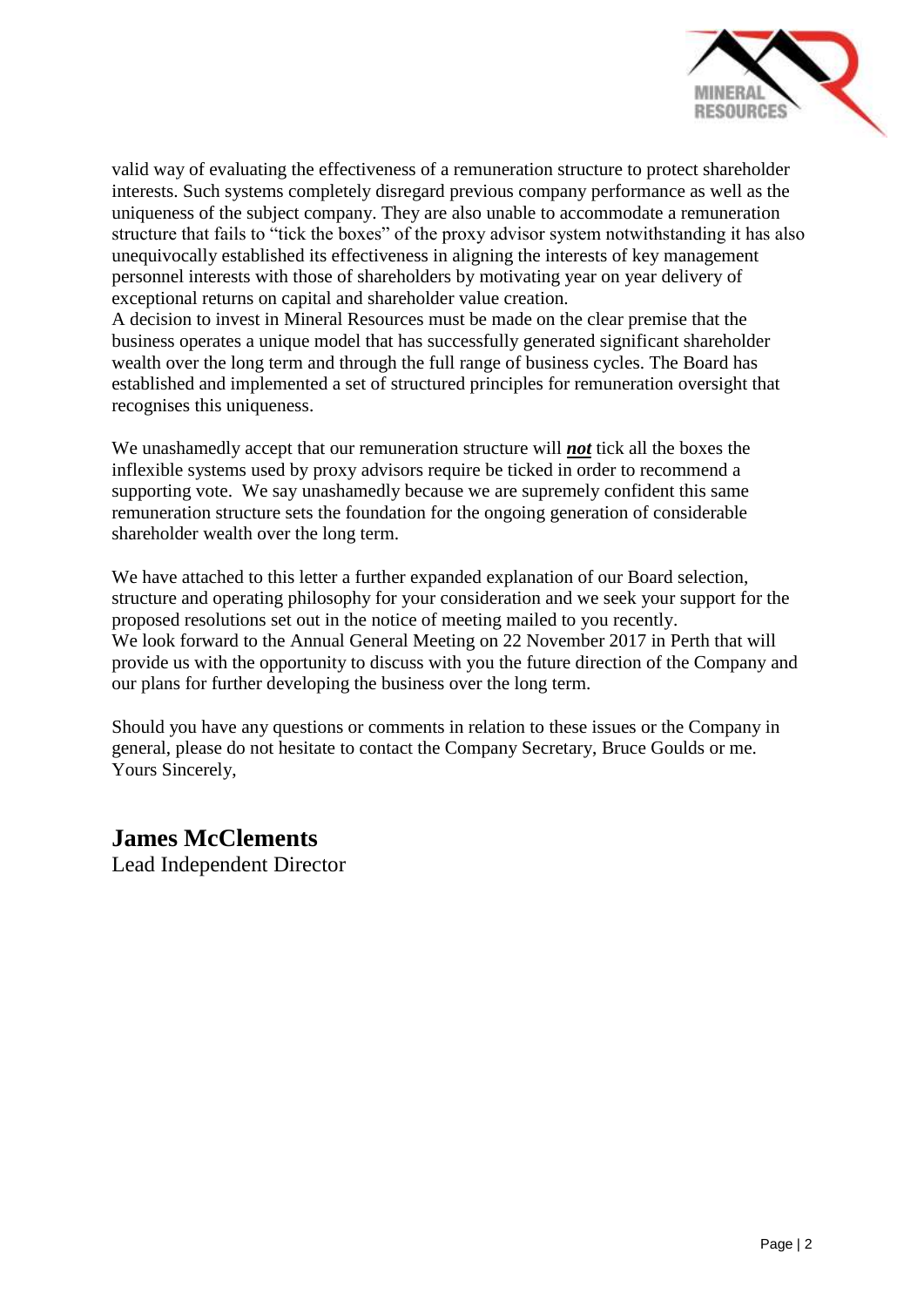

# **Board and Committee Structure**

The MRL Board is an independent board. Four of our six directors are classified as independent using the standard corporate criteria. To illustrate this, we have set out below the key tests commonly used to decide whether a director is independent and whether each of our non-executive directors comply with this criterion.

From the analysis, Mr Kelvin Flynn, Mr James McClements, Mr Tim Roberts and Ms Xi Xi are all confirmed to be independent directors.

| <b>Name</b>                                                                                                                                                                       | <b>Peter</b><br>Wade          | <b>Chris</b><br><b>Ellison</b>     | <b>Kelvin</b><br><b>Flynn</b> | <b>James</b><br><b>McClement</b><br>s | Tim<br><b>Roberts</b>     | Xi<br>Xi                  |
|-----------------------------------------------------------------------------------------------------------------------------------------------------------------------------------|-------------------------------|------------------------------------|-------------------------------|---------------------------------------|---------------------------|---------------------------|
| <b>Position</b>                                                                                                                                                                   | Non-<br>executive<br>Chairman | <b>Managing</b><br><b>Director</b> | Independent<br><b>NED</b>     | Lead<br>Independent<br><b>NED</b>     | Independent<br><b>NED</b> | Independent<br><b>NED</b> |
| <b>Classification</b>                                                                                                                                                             | Non-<br>Independent           | Non-<br>Independent                | Independent                   | Independent                           | Independent               | Independent               |
| The director has not within the last<br>three years been employed by the<br>Company in an executive capacity, or<br>been a director after ceasing to hold<br>any such employment. |                               |                                    |                               |                                       |                           |                           |
| The director has not within the last<br>three years been a principal or<br>employee of a material professional<br>adviser or material consultant to the<br>corporate group.       |                               |                                    |                               |                                       |                           |                           |
| The director is not a material<br>supplier/customer of the corporate<br>group (or an executive or associate of<br>a material supplier/customer).                                  |                               |                                    |                               |                                       |                           |                           |
| The director does not have a material<br>contractual relationship with the<br>corporate group.                                                                                    |                               |                                    |                               |                                       |                           |                           |
| The director is free from any other<br>interest and any business or other<br>relationship with the corporate group.                                                               |                               |                                    |                               |                                       |                           |                           |

On this basis, the Board recommends shareholders vote in favour of the re-election / election of Mr Kelvin Flynn, Mr Tim Roberts and Ms Xi Xi as listed in the Notice of Meeting.

#### **Lead Independent Non-Executive Director**

We have a situation where the Chairman (Peter Wade) is classified as a non-independent director. Peter, who was the previous Managing Director of the Company for six (6) years, and was the logical and unanimous choice to chair the Board on his retirement from executive duty. He is accordingly seen as an Associated Director although for all intents and purposes he is a fully independent member of the Board.

The Board, several years ago, determined that, to comply with corporate and legislative governance practices, it needed to nominate and introduce James McClements as a Lead Independent non-executive director. This engagement had the effect of strengthening Board performance and oversight of the Company and facilitates significant support to the board Chairman.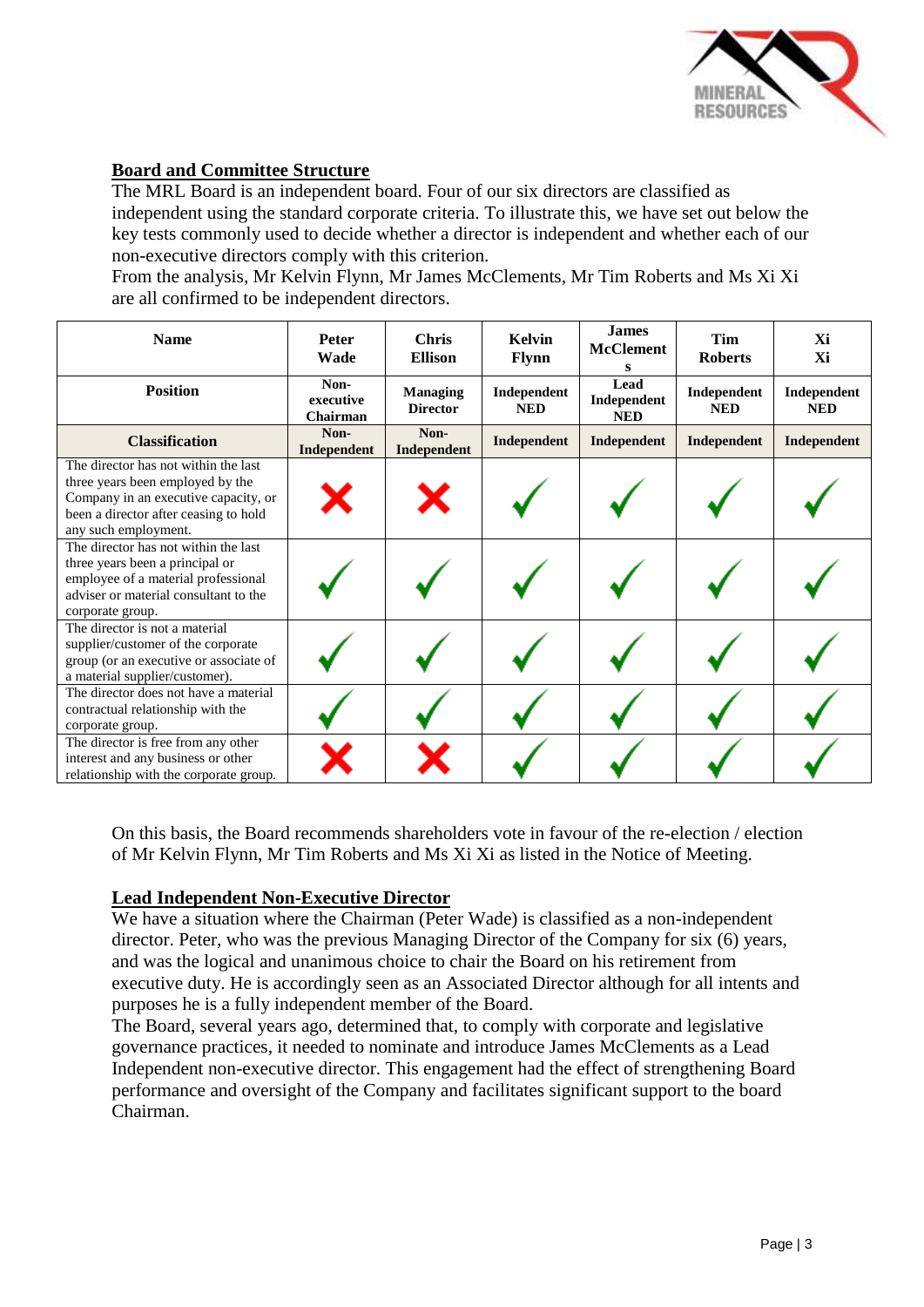

#### **Committee Structure**

The Board operates a conventional committee system to manage its various governance and compliance obligations on behalf of shareholders. Structurally, membership of committees consists of only independent non- executive directors, chaired by an independent director. We believe this is the most appropriate method of fulfilling this oversight role On 11 September 2017 the Board appointed Ms Xi Xi to improve our understanding of Asian commodity markets and culture, with an emphasis on China. Details of Xi Xi's skills and

experience are included in the 2017 Annual Report.

The board of MRL endorses the broadening of skills and diversity within the board structure and the appointment of Ms Xi Xi, we believe, meets the dual focus of expanding board diversity while enhancing the knowledge of the board around its key market. We will continue to review the board composition and structure to satisfy the ongoing growth of the company

The appointment of Ms Xi Xi followed an extensive search which is in line with our overriding principle that all MRL appointees, Board and executive, should be the best person for the job and provide a range of skills that will support our value add for our investors. Following the appointment of our newest Director, the following committees are in place:

| <b>Director</b> | <b>Classification of</b><br>the Director | Audit<br><b>Committee</b><br>(Including)<br><b>Risk Management</b> ) | <b>Nomination</b><br><b>Committee</b> | <b>Remuneration</b><br><b>Committee</b> |
|-----------------|------------------------------------------|----------------------------------------------------------------------|---------------------------------------|-----------------------------------------|
| K. Flynn        | Independent                              | Chair                                                                | Chair                                 | Member                                  |
| J. McClements   | Independent                              | Member                                                               |                                       | Chair                                   |
| T. Roberts      | Independent                              | Member                                                               | Member                                |                                         |
| Xi Xi           | independent                              |                                                                      | Member                                | Member                                  |

# **Managing Director's remuneration package review**

The remuneration package of MRL's managing director (**MD**) has historically lagged the packages of managing directors of the Company's peer companies. As such, he has essentially been underpaid which is not an outcome that has been aligned with the Company's strong long term growth performance.

The managing director has previously declined to accept parts of his STI and LTI entitlements which has perpetuated the discrepancy in his remuneration in comparison with his peers. Notwithstanding the large increase in Fixed Annual Remuneration (FAR) for the 2017 year, the actual 5 year compound annual growth rate for the period 2012-2017 has been 8%. Over this same period MRL had a 30% CAGR in EBITDA and 43% CAGR in TSR. Appropriately, the Board engaged the services of an independent remuneration consultant to undertake an extensive review of executive pay from an independently selected peer grouping for comparative purposes with the intention of "right sizing" the Managing Director's remuneration in order to reflect the considerable value that Chris Ellison brings to the company through the combination of his unique skillset, experience and his entrepreneurial focus on managing this unique company through the various business cycles.

Using the results of this analysis, the Board concluded that the managing director's remuneration package for 2017 should be structured to provide a total remuneration (including the face value of the 2017 LTI award) equivalent to the to the top decile of the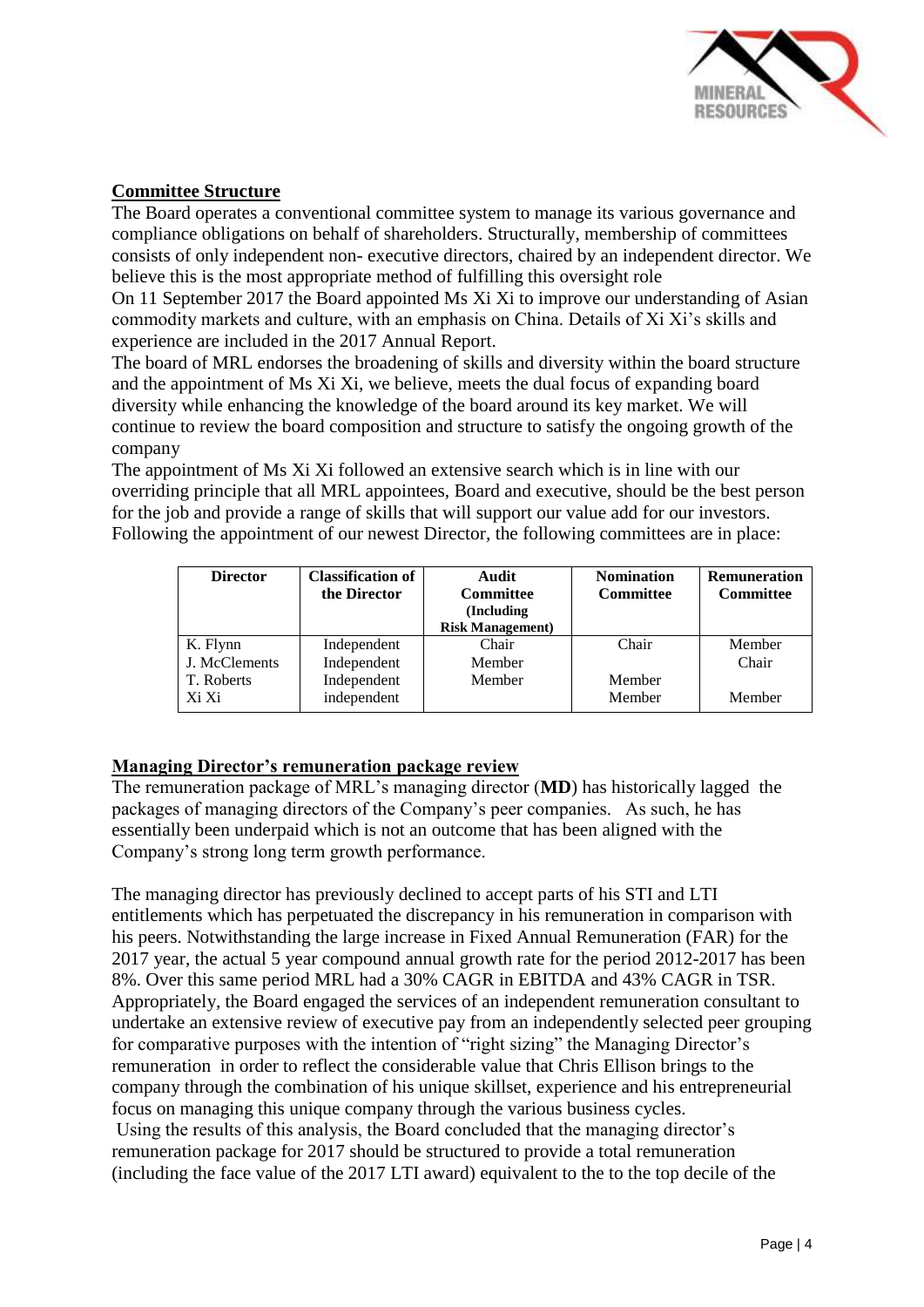

independently established peer group; to achieve the requisite adjustment necessitates a 25% increase in the face value of the managing director's remuneration package. This adjustment is necessary to correct a remuneration structure and quantum that was simply not reflective of the responsibilities of the position, the size and complexity of the MRL business and the outstanding financial performance the company has achieved under his stewardship.

# **Remuneration Governance**

At the 2016 AGM, 42.9% of shareholders that voted on the 2016 remuneration report voted no, creating the company's first strike vote. This outcome was predominately the result of proxy advisors unanimously recommending a no vote for MRL's remuneration report. The Board has engaged with shareholders, proxy advisors and advocacy groups to understand the views and concerns over the structure of MRL's remuneration policies and practices which led to the first strike.

Following this consultation process, the Board concluded that the Company's remuneration model needed to be reviewed to ensure that it not only would continue to meet the Company's needs for attraction, retention and incentivising its key staff members, but also align with our shareholders' interests. Accordingly, the Board engaged with two independent remuneration advisory groups to establish a comparative measure of pay for performance against an independently selected peer group.

Discussion with a range of proxy advisors was fruitful and helpful but there remained some issues upon which we and proxy advisors disagree. Primarily, these issues relate to the structure of the long term incentive arrangements and the remuneration package of our managing director.

The Board is unanimous that a 'one size fits all' approach to remuneration structures is not an appropriate philosophy and, specifically, is not appropriate for the unique business model successfully pursued by Mineral Resources. It is in relation to these key considerations that we have not been able to convince all proxy advisors to fully support our revised remuneration structure that was released with our 2017 financial results.

The Board's independent strategic review of the Company's 2016 remuneration system has led to the implementation of a range of structural changes that has appropriately improved the overall remuneration system for 2017 and provides, what we consider to be, the appropriate remuneration structure to achieve our targeted future growth outcomes.

## **The following key principles form the basis of the MRL remuneration system that govern its structure.**

The aim of the system is to reward individual management performance that directly increases shareholder value having regard to MRL's unique drivers of success.

The key principles of MRL's Remuneration system are:

- (a) Fairness and equity in establishing the level of reward for performance.
- (b) Transparency through establishing a readily identifiable direct link between performance and reward.
- (c) Alignment of key stakeholder interests by promoting mutually beneficial outcomes for employee, client and shareholder.
- (d) Incentivise performance that maximises the return on invested capital available to the Company by rigorous project selection and implementing optimal management practices.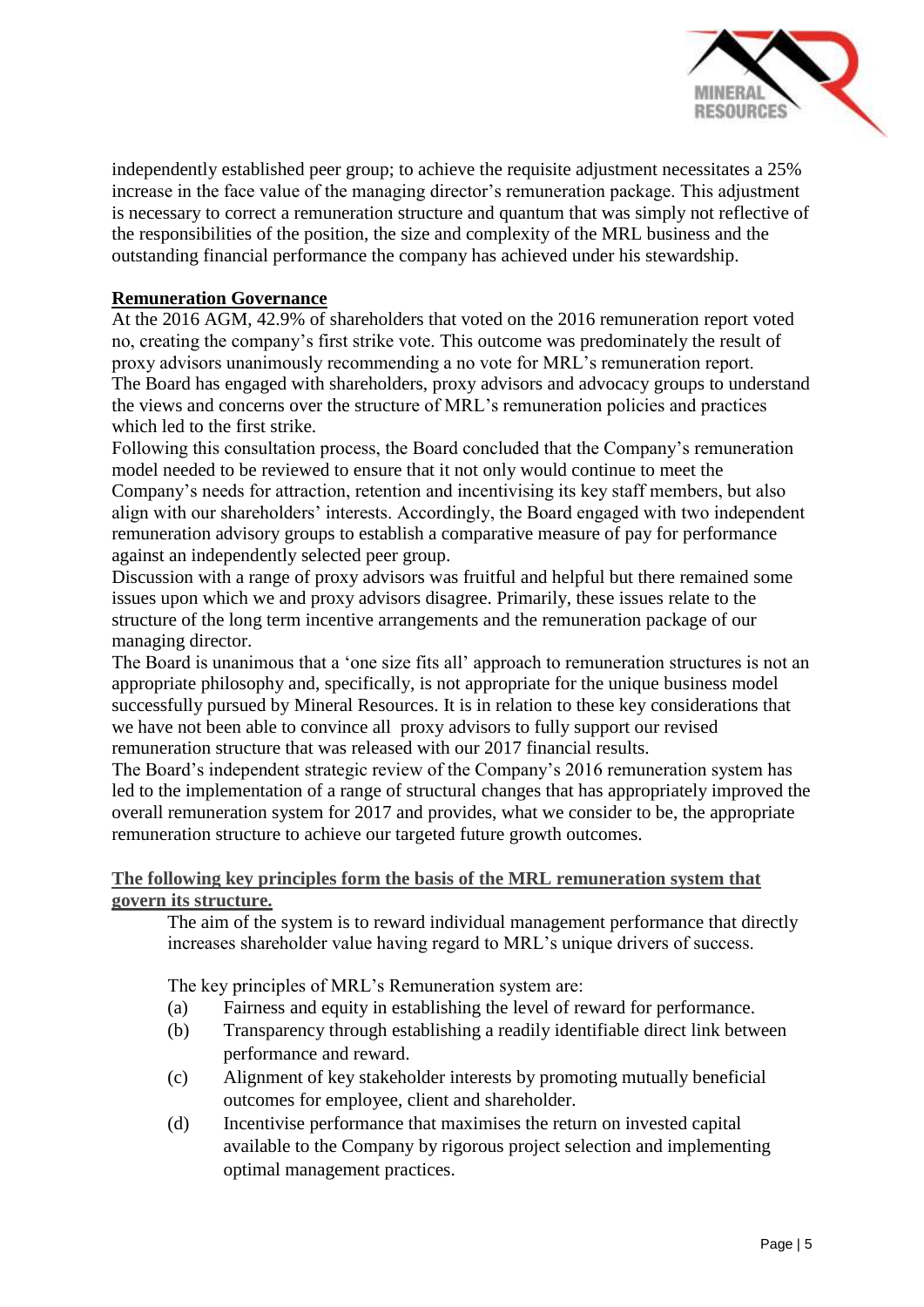

(e) Maintain the MRL culture and behaviours in order to promote innovation, safety, corporate governance, social and environmental responsibility across all aspects of the business.

MRL's business drivers for success can be summarised as follows:

- (a) Acquisition and/or construction of key projects that target life of mine service operations and are compatible with the company's skillset.
- (b) Develop projects to a mature, steady state operation and divest for maximum capital gain at the opportune time.
- (c) Using innovation, refined technology and unique business practices to deliver superior outcomes for client owned and company owned projects.
- (d) Continually challenge operating parameters to optimise operational practices and project earnings.
- (e) Maximise long term shareholder value by generating superior returns on invested capital.

## **Changes to 2017 remuneration system**

The Board implemented a number of changes to key elements of the 2016 remuneration system as part of its review when setting MRL's remuneration system for 2017. These changes were:

- (a) Long Term Incentive (**LTI**) vesting periods has increased and the period in which an award vest is now greater than three years.
- (b) Vested LTI awards are held in escrow until the end of the scheme cycle. The consideration for LTI awards is MRL shares and the escrow creates alignment with Shareholders focused on TSR.
- (c) Vesting of LTI awards remains subject to the company achieving or exceeding the Board determined ROIC hurdle for every year of the scheme cycle. In any year that the LTI does not meet the minimum ROIC of 12% no LTI awards shall be granted for that year and earned but unvested LTI due to vest in that year will also be deferred or forfeited in accordance with the LTI structure. No pro rata payments are made for performance less than minimum ROIC hurdle.
- (d) On and from 2017, normalised earnings are no longer used to measure performance. Instead, statutory profits will be used.

#### **Principles retained from previous (2016) system**

Following its review, the Board determined the following remuneration principles would be retained from 2016:

- (a) Return on Invested Capital (**ROIC**) will remain the single performance measure for LTI awards. Based upon independent research, the Board considers this single measure encapsulates the long term performance of MRL's business most appropriately.
- (b) The minimum ROIC performance threshold for LTI awards remains at 12%. The Board is satisfied that this threshold creates shareholder value and provides management with a rigorous performance target. The Board has independently verified the minimum target of 12% ROIC target for LTI awards by: